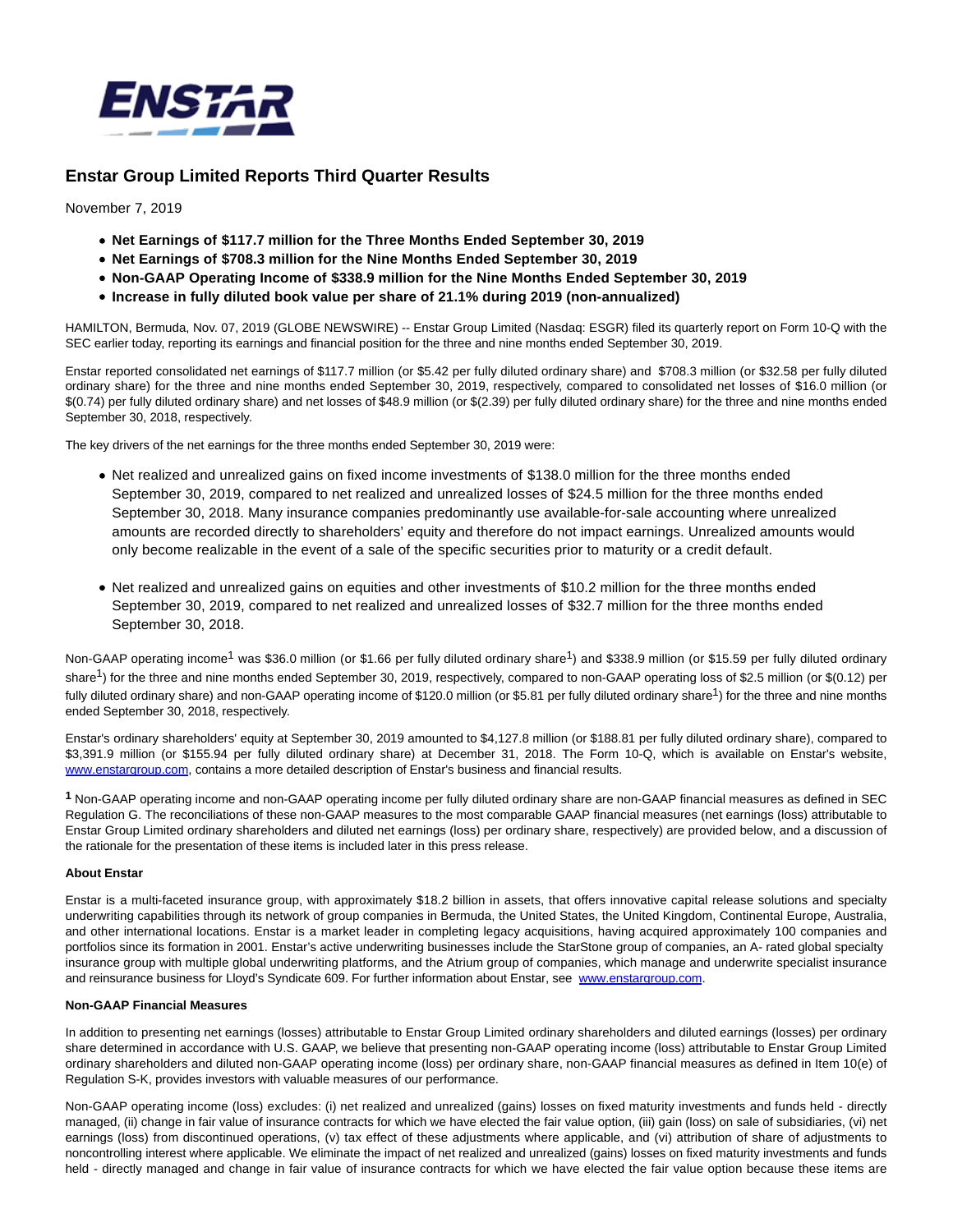subject to significant fluctuations in fair value from period to period, driven primarily by market conditions and general economic conditions, and therefore their impact on our earnings is not reflective of the performance of our core operations. We eliminate the impact of gain (loss) on sale of subsidiaries and net earnings (loss) from discontinued operations as these are non-recurring rather than being reflective of the performance of our core operations.

Further, we believe these non-GAAP measures enable readers of the consolidated financial statements to more easily analyze our results in a manner more aligned with the manner in which Enstar's management analyzes our underlying performance. We believe that presenting these non-GAAP financial measures, which may be defined and calculated differently by other companies, improves the understanding of our consolidated results of operations. These measures should not be viewed as a substitute for those calculated in accordance with U.S. GAAP.

### **Reconciliation of Non-GAAP Financial Measures**

Non-GAAP operating income (loss) attributable to Enstar Group Limited ordinary shareholders is calculated by the addition or subtraction of certain items from within our consolidated statements of earnings to or from net earnings (loss) attributable to Enstar Group Limited ordinary shareholders, the most directly comparable GAAP financial measure, as illustrated in the table below:

|                                                                                                                   | <b>Three Months Ended</b><br>September 30,                                   |  |            |  | <b>Nine Months Ended</b><br>September 30, |  |             |  |
|-------------------------------------------------------------------------------------------------------------------|------------------------------------------------------------------------------|--|------------|--|-------------------------------------------|--|-------------|--|
|                                                                                                                   | 2019                                                                         |  | 2018       |  | 2019                                      |  | 2018        |  |
|                                                                                                                   | (expressed in thousands of U.S. dollars, except share and per share<br>data) |  |            |  |                                           |  |             |  |
| Net earnings (loss) attributable to Enstar Group Limited ordinary<br>shareholders                                 | \$117,743                                                                    |  | \$(15,965) |  | \$708,336                                 |  | \$ (48,931) |  |
| Adjustments:                                                                                                      |                                                                              |  |            |  |                                           |  |             |  |
| Net realized and unrealized (gains) losses on fixed maturity investments<br>and funds held - directly managed (1) | (137,962                                                                     |  | 24,531     |  | (578,789)                                 |  | 227,333     |  |
| Change in fair value of insurance contracts for which we have elected<br>the fair value option                    | 41,374                                                                       |  | (9, 107)   |  | 135,377                                   |  | (32, 115)   |  |
| Tax effects of adjustments (2)                                                                                    | 12,663                                                                       |  | (1,207)    |  | 55,048                                    |  | (17, 167)   |  |
| Adjustments attributable to noncontrolling interest (3)                                                           | 2,210                                                                        |  | (799       |  | 18,949                                    |  | (9,089)     |  |
| Non-GAAP operating income (loss) attributable to Enstar Group Limited<br>ordinary shareholders (4)                | \$36,028                                                                     |  | \$ (2,547) |  | \$338,921                                 |  | \$120,031   |  |
| Diluted net earnings (loss) per ordinary share<br>Adjustments:                                                    | \$5.42                                                                       |  | \$ (0.74)  |  | \$32.58                                   |  | \$ (2.39)   |  |
| Net realized and unrealized (gains) losses on fixed maturity investments<br>and funds held - directly managed (1) | (6.34)                                                                       |  | 1.14       |  | (26.62)                                   |  | 11.02       |  |
| Change in fair value of insurance contracts for which we have elected<br>the fair value option                    | 1.90                                                                         |  | (0.42)     |  | 6.23                                      |  | (1.55)      |  |
| Tax effects of adjustments (2)                                                                                    | 0.58                                                                         |  | (0.06)     |  | 2.53                                      |  | (0.83)      |  |
| Adjustments attributable to noncontrolling interest (3)                                                           | 0.10                                                                         |  | (0.04)     |  | 0.87                                      |  | (0.44)      |  |
| Diluted non-GAAP operating income (loss) per ordinary share (4)                                                   | \$1.66                                                                       |  | \$ (0.12)  |  | \$15.59                                   |  | \$5.81      |  |
| Weighted average ordinary shares outstanding - diluted                                                            | 21,720,497                                                                   |  | 21,665,356 |  | 21,741,499                                |  | 20,653,544  |  |

 $<sup>(1)</sup>$  Represents the net realized and unrealized gains and losses related to fixed maturity securities. Our fixed maturity securities are held directly on</sup> our balance sheet and also within the "Funds held - directly managed" balance. The changes in the value of these managed funds held balances are described in our financial statement notes as: (i) funds held - directly managed, (ii) embedded derivative on funds held - directly managed, and (iii) the fair value option on funds held - directly managed. Refer to Note 4 - "Investments" in the notes to our consolidated financial statements included within Item 1 of our Quarterly Report on Form 10-Q for further details on our net realized and unrealized gains and losses.

 $(2)$  Represents an aggregation of the tax expense or benefit associated with the specific country to which the pre-tax adjustment relates, calculated at the applicable jurisdictional tax rate.

 $^{(3)}$  Represents the impact of the adjustments on the net earnings (loss) attributable to noncontrolling interest associated with the specific subsidiaries to which the adjustments relate.

(4) Non-GAAP financial measure.

## **Cautionary Statement**

This press release contains certain forward-looking statements within the meaning of the Private Securities Litigation Reform Act of 1995. These statements include statements regarding the intent, belief or current expectations of Enstar and its management team. Investors are cautioned that any such forward-looking statements speak only as of the date they are made, are not guarantees of future performance and involve risks and uncertainties, and that actual results may differ materially from those projected in the forward-looking statements as a result of various factors.